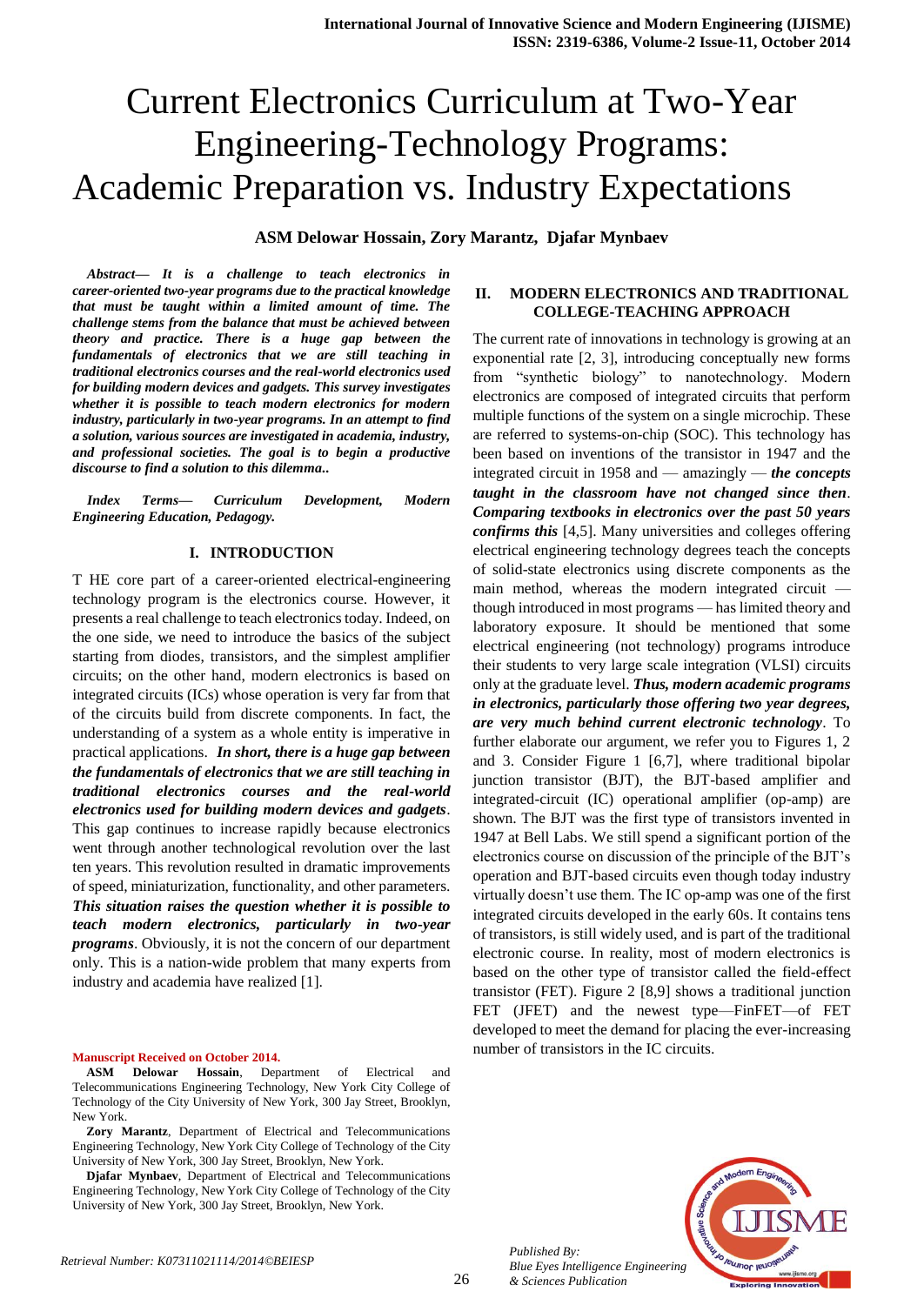

**Figure 1. a) Traditional Bipolar Junction Transistor (BJT), b) BJT-based Amplifier Circuit, [6]c) Integrated Circuit (IC) Operational Amplifier [7]**







Figure 3 [10] shows the latest development in modern electronics – a complementary metal oxide semiconductor (CMOS) application-specific integrated circuit (ASIC) designed to perform digital signal processing of an optical communications signal in real time. This chip contains many millions of FET transistors and performs 12 trillion operations per second. These advancements in electronics are evident in the electronics used in cell phones and other modern mobile devices. *These are striking examples of the gap between academic programs and current electronic technology.*



**Figure 3. CMOS Receiver ASIC with Four 23 Gsample/s Analog-Digital Converters (ADCs). [10]**

*Clearly, the current approaches to teaching electrical engineering technology are outdated*. Graduates of electrical engineering technology degrees, even at the technician level, must be more than familiar with modern electronic technology. They should be comfortable with handling it and even working with engineers in the design process [11]. This brief review demonstrates the range of the material that should be covered in electronic courses of the two-year electrical engineering–technology program. We need to start with the very basics of semiconductors and transistors and finish by introducing the principles and operation of modern IC circuits. In our department, we traditionally have an extensive theoretical electronics course and independent laboratory course, both being taught at the second semester. The other 3<sup>rd</sup>-semester laboratory course entitled *Communications Electronics* is more specialized. These three courses, clearly, are not able to cover all the needed material. We see the solution as a careful selection of the topics that must be strategically included without overburdening either the instructor or the students. *In search of the criteria for this selection, we investigate the problem from various directions*. First, we investigated the requirements that the industry set for technicians graduated from a two-year program. Second, we researched of the academic programs at other American colleges. Third, an examination of activities of professional societies was done. These included organizations such as the IEEE, ASEE, OSA, and SPIE. In this paper we will share our findings in all these areas. *It is our hope that our paper will stimulate the productive discussion and will lead all of us to the solution of the problem in question*.

# **III. INDUSTRY EXPECTATIONS**

This section highlights the knowledge and skills expected from an electrical engineering technology graduate in the present job market. We focus mostly on the two-year program, however in some cases these requirements overlap with the four-year program because the expectations are based upon the material in a two-year program.



*Published By:*

*& Sciences Publication*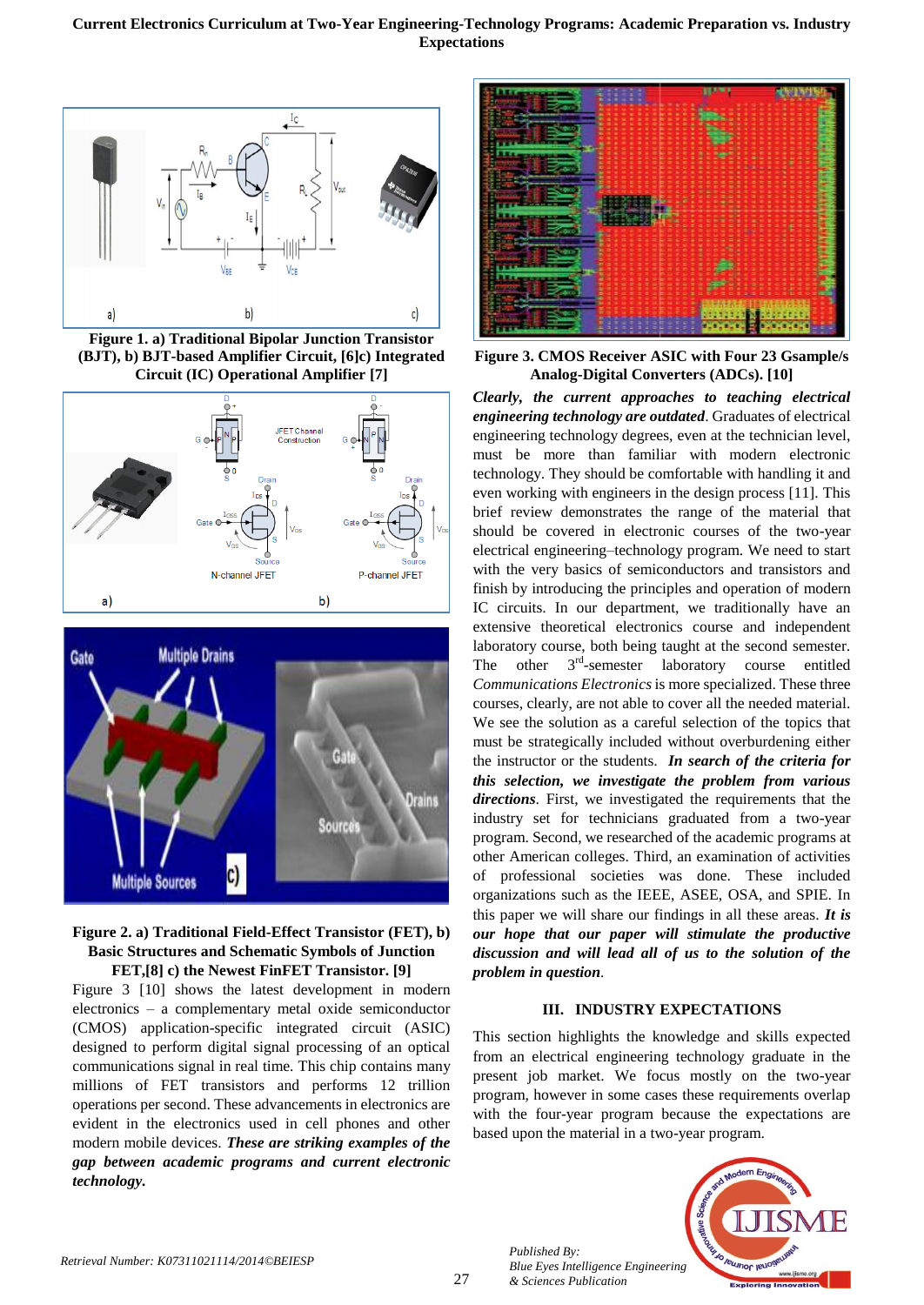| Knowledge           | Programming   | <b>Test Equipments</b> | Soft skills    | <b>PC Skills</b> | <b>Hardware</b>    |  |  |  |  |
|---------------------|---------------|------------------------|----------------|------------------|--------------------|--|--|--|--|
| -Circuit analysis   | $-C/C++$      | -Oscilloscope          | -Teamwork      | $-A+$            | -Fiber splicing    |  |  |  |  |
| -Networking         | -Java         | -Multimeter            | -Leadership    | $-Network+$      | $-PLC$             |  |  |  |  |
| -Electronics        | -Assembly     | -Power Supply          | -Oral<br>and   | $-$ Unix         | Programming        |  |  |  |  |
| -Time/Frequency     | -MATLAB       | -Function              | written skills | -Windows         | -Embedded          |  |  |  |  |
| -Power system       | -LabView      | generator              |                | $-CAD$           | system             |  |  |  |  |
| -System integration | -Visual Basic |                        |                | -MS Office       | -Cabling           |  |  |  |  |
| -Control circuits   |               | Specialized:           |                |                  | -Routers, switches |  |  |  |  |
| -RF Links           |               | -Spectrum              |                |                  |                    |  |  |  |  |
| -TCP/IP, Ethernet   |               | Analyzer               |                |                  |                    |  |  |  |  |
| -Wireless standards |               | -BERT                  |                |                  |                    |  |  |  |  |
| Repair,<br>-Test,   |               | -DAQ                   |                |                  |                    |  |  |  |  |
| Calibration         |               |                        |                |                  |                    |  |  |  |  |
| -Schematics         |               |                        |                |                  |                    |  |  |  |  |

**TABLE I SUMMARY OF CORE SKILLS EXPECTED FROM A ENGINEERING TECHNOLOGY GRADUATE**





# **Figure 4: Demand of Skills**

We contacted a number of leading industries to survey their expectations in regards to the technology graduates. In most cases, we were directed to consult the company's career website for entry-level positions. Therefore, we researched the career websites of various technology companies such as Agilent, Verizon, Microsoft, Motorola, GE, Con Edison, and Cisco to examine the industry expectations from the engineering technology graduates.[12-18] The findings are summarized in tabular form (see Table 1) to better understand the core skills expected from technology graduates. The technology curriculum should address these needs so that students are prepared for the rapidly evolving technology field. It is important to note that Table 1 shows a few of the expected skills from a number of leading industries; it does not reflect every aspect of industry expectations. The types of skills that are mostly desired by a number of leading technology employers are depicted in Figure 4. The most desired skills throughout industry are circuit analysis, understanding of schematics/drawings, working knowledge of electronic components, testing and repair, communication skills, familiarity with computers, etc. In some cases, special skills are required. It is very clear that there are a wide varity of issues to be addressed in a two-year program. The challenge is how to prioritize them and in what proportion. As we see from Table 1 and Figure 4, circuit analysis and knowledge of electronic components are still in demand, but importance of this knowledge is not that significant as it used to be even twenty years ago. The same conclusion was drawn by the authors of a similar investigation. [1]

## **IV. DO ACADEMIC PROGRAMS MEET INDUSTRY REQUIREMENTS?**

The business of academia is to create a supply of employees that are of practical use for the industries where they will enter. In engineering technology the number of industries is wide and the depths of the responsibilities vary. *Throughout the last half-century these responsibilities have grown and changed to the point where what used to be basic skills are now redundant. Not to say that they are no longer needed, but the depth to which they need to be known have changed.* The change is geared specifically at the need of system-wise, rather than component-wise, design, analysis, and troubleshooting. With that in mind, a sample of institutions providing two-year degrees in electrical/electronic engineering technology was surveyed. The main items that were investigated were the programs' focus and the approach that they used (bottom-to-top or top-to-bottom) based on the program schedule and the course descriptions. (Please note that the bottom-to-top scheme implies teaching from component up to the system level; hence, top-to-bottom means the opposite approach [19].) All the schools that were part of the survey follow the bottom-to-top approach; the list of them is given in Table 2. Despite this fact, each program had some slight differences from the other. One very common, but not universal, course that was offered was typically called 'Introduction to (Electrical) Engineering Technology'. It appeared in 44 % of the schools surveyed. The course description for this class seems to consistently be an introduction to what an electrical engineer does,



*Published By:*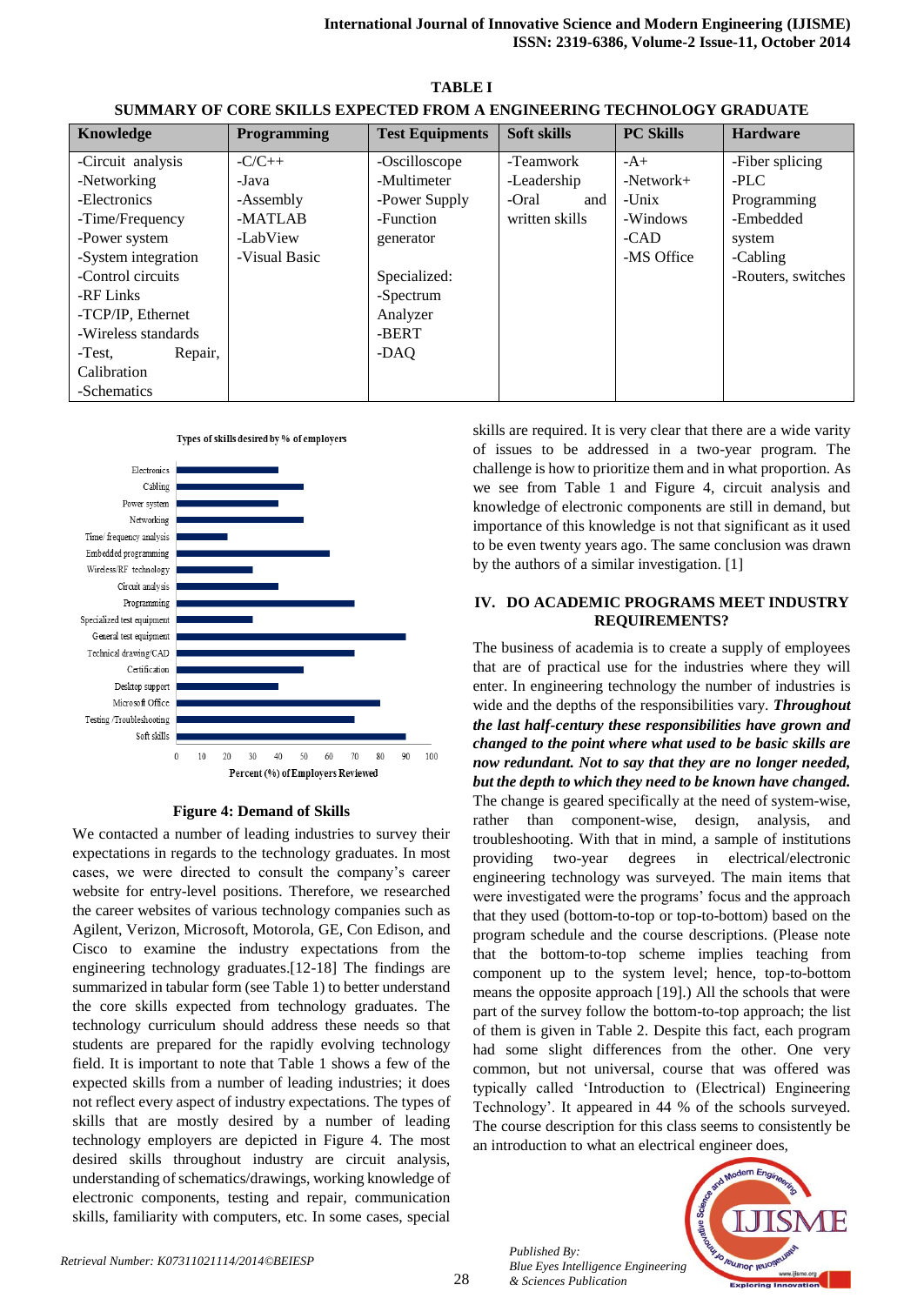# **Current Electronics Curriculum at Two-Year Engineering-Technology Programs: Academic Preparation vs. Industry Expectations**

the details of the particular technology program in the school, and–in one specific case—the course bore no credit contribution at all. There was only one school with a course description that went into the different systems, such as control, wireless, power, and computer, that electrical engineering technologists work in. The bottom-to-top approach was consistent between all the programs. They began with resistors, inductors, capacitors, and then the solid-state components of diodes, BJT, and FET. The difference between the programs varies on the amount of time delegated to these courses. In some instances it was  $1 - 2$ semesters and in others  $2 - 3$  semesters. Systems are taught in all of the programs, but that doesn't come into play until the second or even the third semesters when students are introduced to logic circuits, control and/or power systems. In addition, the program outlines always follow a very broad approach as given in most all of the program descriptions, in the hope that the students will be versatile and adapt to any electrical engineering technology field: power, (industrial) control, mechanics/mechatronics, and even IC fabrication. Still, only 72% of the schools surveyed had some specialization in those areas. One university has access to an IC fab that is used for research and they offer an associate-level class that introduces students to the field. Others focus specifically on local industries that are in the vicinity of the college or university. Another school had specialization courses that focused on mechanics within the electrical engineering technology program. There's a school that has three tracks to offer for their AAS EET program, which provides students the option of the area in which they wish to gain more expertise. It is clear to see that students experience no specialization unless or until they move into four-year (Bachelor of Technology) programs, the step that is always encouraged in the program description. There are exceptions to this rule where some programs offer one specific course in either power, IC manufacturing, or computers. In fact, all of the programs have as one of the program goals the pursuit to lifelong learning and the programs are designed just so to give students the opportunity to transfer their credits to a four-year technology program. Despite what appears to be an obvious oversight by the schools in following the 'old ways', each school that is ABET accredited has an industrial advisory commission that is referred to for updating and developing their program [20]. This raises the set of important questions, 'Is there miscommunication between industry and academia? Does academia not really care to follow the suggestions that industry provides? Does industry not bother to push academia for the new system-wide troubleshooting and design techniques that they need?'

|  |  | <b>TABLE 2: LIST OF SCHOOLS SURVEYED</b> |
|--|--|------------------------------------------|
|  |  |                                          |

| <b>Alfred State College</b>                           |  |  |  |  |  |  |
|-------------------------------------------------------|--|--|--|--|--|--|
| <b>Augusta Technical College</b>                      |  |  |  |  |  |  |
| Brigham Young University - Idaho                      |  |  |  |  |  |  |
| <b>Burlington County College</b>                      |  |  |  |  |  |  |
| City University of New York, Bronx Community          |  |  |  |  |  |  |
| College                                               |  |  |  |  |  |  |
| City University of New York, College of Staten Island |  |  |  |  |  |  |
| City University of New York, Queensborough            |  |  |  |  |  |  |
| <b>Community College</b>                              |  |  |  |  |  |  |
| <b>Fairmont State University</b>                      |  |  |  |  |  |  |
| Indiana University-Purdue University Fort Wayne       |  |  |  |  |  |  |
| Kent State University, Tuscarawas Campus              |  |  |  |  |  |  |
| New York City College of Technology                   |  |  |  |  |  |  |
| Northeastern University                               |  |  |  |  |  |  |
| Northwestern State University of Louisiana            |  |  |  |  |  |  |
| Pennsylvania State University, Altoona Campus         |  |  |  |  |  |  |
| Pennsylvania State University, Behrend College        |  |  |  |  |  |  |
| Pennsylvania State University, Fayette Campus,        |  |  |  |  |  |  |
| Commonwealth College                                  |  |  |  |  |  |  |
| Pennsylvania State University, Hazleton Campus,       |  |  |  |  |  |  |
| Commonwealth College                                  |  |  |  |  |  |  |
| Pennsylvania State University, York<br>Campus,        |  |  |  |  |  |  |
| Commonwealth College                                  |  |  |  |  |  |  |
| <b>Purdue University Calumet</b>                      |  |  |  |  |  |  |
| <b>Purdue University North Central</b>                |  |  |  |  |  |  |
| State University of New York at Canton                |  |  |  |  |  |  |
| The Pennsylvania State University, Berks Campus       |  |  |  |  |  |  |
| The University of Akron - Summit College              |  |  |  |  |  |  |
| University of Hartford                                |  |  |  |  |  |  |
| Youngstown State University                           |  |  |  |  |  |  |

# **V. PROFESSIONAL SOCIETIES AND THEIR CONTRIBUTION**

It's important to add that none of the professional societies involved in our field—and we refer to IEEE, ASEE, OSA and SPIE—demonstrate their concern or activities in transforming the electrical engineering-technology programs to meet the current industry demands. The only partial exception, to our knowledge, is ASEE where this topic was discussed at the 2008 ASEE annual conference. [1] Even the NSF's program called Transforming Undergraduate Education in Science, Technology, Engineering, and Mathematics (TUES) did not award for the last three years any project specifically aimed at closing the gap between the academic and industrial worlds. This observation just adds strength to our questions listed above.

# **VI. FUTURE WORK**

Since the above discussed concern is real, it deserves additional focus and effort. Therefore, we think that *we need to fundamentally revise the structure of the current electronics syllabus for two-year programs in EET* by *compressing* all the current basic courses in electricity and electronics to two courses,



*Published By:*

*& Sciences Publication*